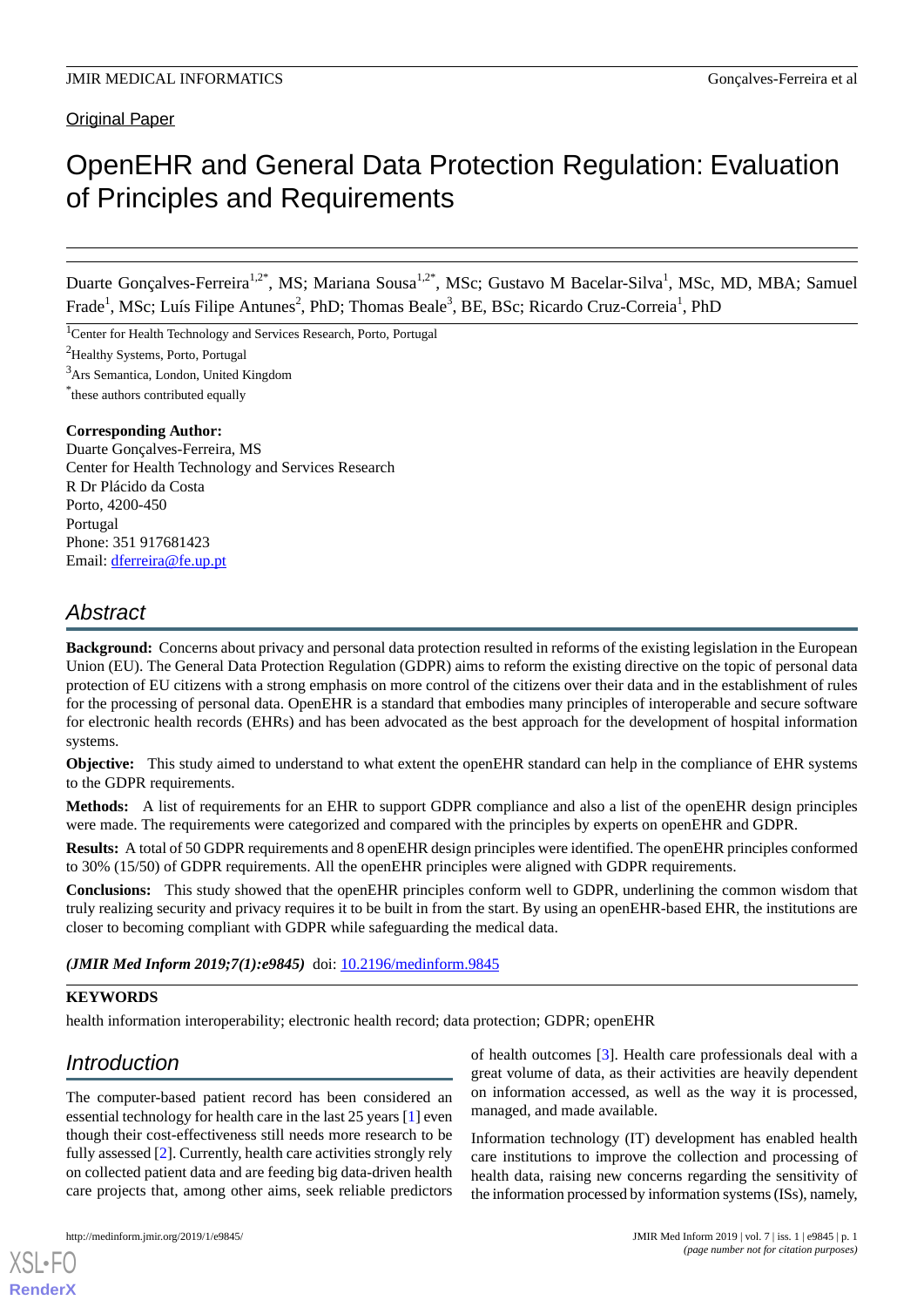the risks concerning patient data protection and privacy. Although easy access to information is crucial to routine clinical practice, privacy, and security of medical information, it cannot be neglected, considering the consequences the misuse of medical information can present to the patient's personal life. The Health Insurance Portability and Accountability Act privacy and security rules clearly emphasize the need of privacy of health information of the patient while allowing for sharing among different agencies [\[4](#page-10-0)].

One example of patient data misuse is the use of medical records for research without consent. This misuse is unfortunately widespread in the institutions that we have contact with. Often, this is a concern after the patient data are already accessed and just before the research is sent for publishing. This attracts little scrutiny compared with, for instance, biospecimen research, where concerns about genomic privacy prompted recent US federal proposals to mandate consent [\[5](#page-10-1)]. Moreover, cybersecurity threats against health care organizations are rising in numbers and severity  $[6,7]$  $[6,7]$  $[6,7]$ . New threats include hacktivism and organized crime, targeting individual identified data stored in hospitals and offices. New technologies and policies are needed to address the risks [[8\]](#page-10-4).

Health care data standards such as HL7 v2, HL7 FHIR [[9\]](#page-10-5), DICOM [\[10](#page-10-6)], or openEHR are central in the quality of the implemented patient records and have also tried to address security issues.Nevertheless, the pressure on health care to comply to new data protection rules is rising, so these standards must also be revisited taking this into consideration.

#### **General Data Protection Regulation**

The European Union (EU) General Data Protection Regulation (GDPR) is the most important change in data privacy regulation in 20 years [\[11](#page-10-7)]. The GDPR replaces the Data Protection Directive 95/46/EC in an increasingly data-driven world that is vastly different from the time in which the 1995 directive was established. The GDPR was designed to harmonize data privacy laws across Europe to protect and empower all EU citizens' data privacy and to reshape the way organizations across the region approach data privacy. Although the key principles of data privacy still hold true to the previous directive, many changes have been proposed to the regulatory policies. The GDPR was adopted on 27 April 2016. It becomes enforceable from 25 May 2018, after a 2-year transition period at which time those organizations in noncompliance will face heavy fines. So, it is of utmost importance for health care institutions to acknowledge the regulation's requirements, analyze what is imposed in the obligations, and verify the compliance of the organization and its ISs, as well as, when necessary, to define strategies to adopt necessary measures.

Regarding principles relating to processing of personal data, the GDPR includes lawfulness and transparency toward the data subject; there must be a clear purpose for data collection and limitation regarding the further processing of data other than archiving; data processing should be adequate, relevant, and limited to what is necessary, fulfilling the principle of data minimization; personal data should be accurate and, when necessary, kept up-to-date (accuracy); personal data should be kept in a form, which permits identification of data subjects for

no longer than is necessary (storage limitation); personal data should be processed in a manner that ensures its appropriate security (integrity and confidentiality); and the controller shall be responsible for and be able to demonstrate compliance with the regulation (accountability).

Regarding the rights of the data subjects, the GDPR defines the rights that controllers must make possible, such as the rights to be informed, of access by the data subject, to rectification, to erasure (commonly known as the *right to be forgotten*), to portability, to limitation to processing, to restriction of processing, to not be subject to automated individual decision making, including profiling, and to withdraw consent for processing of data. The controllers are obliged to implement technical and organizational measures that can answer to the data subject's request, regarding their rights, but also at a security level.

Organizations must incorporate concepts such as privacy by design and by default in the development of their systems, to comply with GDPR requirements related to the protection of the personal data they process. Even though these requirements are seen as a restriction for medical research, there are pointers in the literature to the standardization of the data in Europe and uniformization of a digital single market together with the GDPR, which will facilitate medical research when the research is considered in the public interest [\[12](#page-10-8)].

#### **OpenEHR**

OpenEHR presents a set of principles for an interoperable EHR systems architecture based on a multilevel, single source modeling approach. OpenEHR's specifications are published by the openEHR Foundation, an entity responsible for the development of the specifications and the availability of specific tools enabling the standard's use. One of the main goals of openEHR is to enable the development of EHR systems to be able to communicate with each other, without loss of meaning, thus achieving semantic interoperability.

Modeling in openEHR relies on a 2-level scheme that separates the content from the form in which it is defined. The openEHR Architecture Overview states that, under the 2-level approach, the first level is a stable reference information model, which defines basic concepts for logical data representation, which also act as primitives for the second layer of models. These primitives include data types, structures, and the connections between them controlling how they can be assembled to create clinical content definitions in the second level. The clinical content definitions consist of data points, and groups are defined in the form of constraint structures, known as *archetypes*, on the first layer primitives. Archetypes can be used to create other more complex archetypes and also *templates* which are representations of datasets for specific domain use cases. Thus, an openEHR Archetype is the model (or pattern) for the capture of clinical information—machine-readable specification of how to store patient data using the openEHR Reference Model whereas archetypes describe complete domain-level data structures such as *diagnosis* or *test result*, and a template provides the means for grouping archetype-defined data points for particular business purposes.

```
XSL•FO
RenderX
```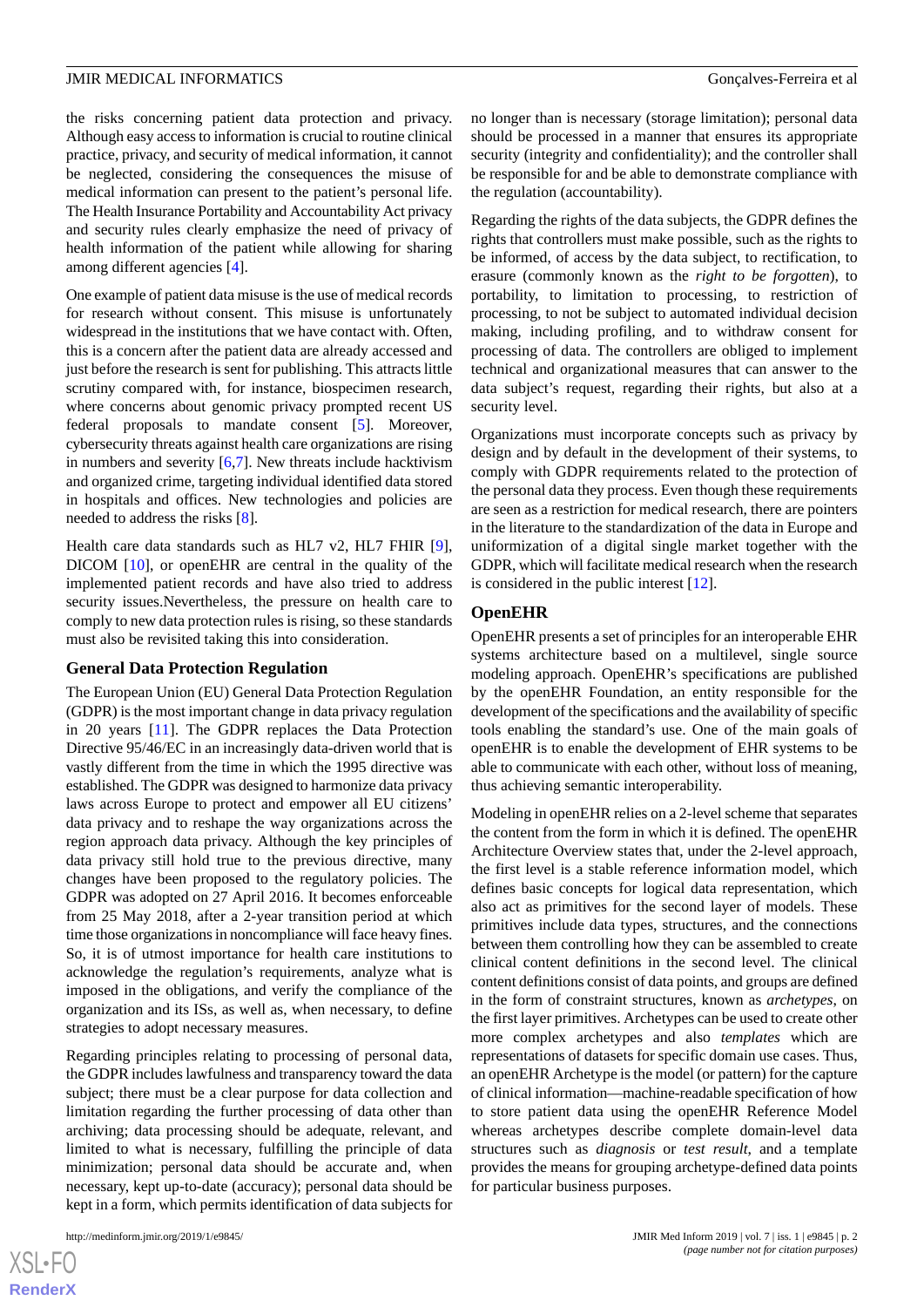With this 2-level approach, the clinical content is structured *outside the software*, allowing EHR systems to be more flexible, as the modifications concerning the clinical knowledge are realized solely by the modifications of the archetypes, without compromising the integrity of the software or data of an EHR repository which is based on the Reference Model [\[13](#page-10-9)].

OpenEHR offers a new paradigm of systems modeling, relying on a very stable model at the software level and a very flexible modeling that reflects the evolution of knowledge at the domain level. There are tools to help the modeling process such as the Clinical Knowledge Manager which is a Web-based repository that contains archetypes and templates developed by an international group of specialists. This platform supports collaboration open to everyone (specially clinicians, IT professionals, and software engineers), where participants can author, review, translate, and maintain archetypes and templates.

#### **Aim**

Given the nature of openEHR as a standard being used to build EHR systems, it is important to understand to what extent the openEHR principles address the requirements mandatory to GDPR. This research aimed to study if and how openEHR addresses the GDPR requirements.

## *Methods*

The study was performed in 3 steps: (1) identify the requirements for a health information system (HIS) compliant with GDPR; (2) identify the openEHR security principles regarding the functionalities of an HIS; and (3) determine the correspondence of the openEHR principles to the GDPR requirements.

## **General Data Protection Regulation Requirements**

The list of the GDPR requirements was created by reading the legislation by specialists (authors of this paper: LFA and MS). The list of requirements was built with a strong input on the global description of the system, focusing on the identification of the GDPR goals and the later translation to system functionalities. The requirements were described using the Institute of Electrical and Electronics Engineers Guide for Developing System Requirements Specifications [[14\]](#page-10-10).

A search was conducted on the PubMed database for papers related to the GDPR using the GDPR keyword. The search returned a list of 29 papers from which the ones without an abstract as well as the ones that did not relate specifically to the subject in hand were removed. We were left with 5 papers that were reviewed to obtain higher level groups for the GDPR requirements.

## **OpenEHR Principles**

The list of openEHR architectural features relevant to GDPR was compiled from the openEHR Architecture Overview [\[13](#page-10-9)] by specialists (authors of this paper: GB and SF), aiming to identify its main principles in view of the functionalities of an openEHR-based system. A description of each principle was agreed upon by the specialists.

We identified and listed the openEHR features, with a strong focus on the functionalities of a system rather than the implications of the architecture.

## **Matching General Data Protection Regulation Requirements With OpenEHR Features**

Each feature can match more than one requirement, and a requirement can be matched by more than one feature. To be considered as a match, the openEHR features should meet the GDPR requirements in a straightforward way by the simple implementation of its architecture.

## *Results*

The results section presents the (1) list of the GDPR requirements, (2) the openEHR GDPR–related features, (3) a table that matches the requirements with the features, and (4) a list of requirements not met by openEHR GDPR–related features.

## **General Data Protection Regulation Requirements**

The article review on the GDPR in PubMed left us with a list of 5 articles that were relevant for the subject of GDPR in health care. Moreover, 2 of the 5 articles focus on data sharing [[15,](#page-10-11)[16\]](#page-10-12)and set Consent, Privacy, Security Measures, Adequacy of use, and Oversight as a high-level grouping of GDPR concerns in health care data sharing. Furthermore, another 2 articles were related to the concerns of the GDPR in research [[17\]](#page-10-13) and in the area of radiology [\[10](#page-10-6)]. Although the first focus was on a review of the GDPR for medical research, it does not provide a usable division of the requirements, focusing instead on the changes GDPR brings to researchers; the second focus was on term definitions such as portability of health care data, personal data breaches, anonymization, pseudonymization, and encryption, in which requirements affect the lawful processing of data for research. The final article describes a system that focuses on the audit and traceability helping institutions fulfill the need that GDPR imposes in the institution to know who, when, and what is done with their data [[18\]](#page-10-14). On top of these articles, we analyzed an article by Mense and Blobel [[9\]](#page-10-5) where the authors analyze the GDPR requirements, extract some key factors from the legislation, and match them against multiple HL7 standards including CDA, FHIR, and HL7 v2. They synthetize the GDPR legislation into 7 key factors that we enumerate next:

- 1. Data protection by design and by default.
- 2. Data portability.<br>3. Right to be forger
- Right to be forgotten—notification requirement.
- 4. Unambiguous consent.
- 5. Privacy notices.
- 6. Right to Access and Records of processing activities.
- 7. Explicit and formally represented policies.

In our analyses of the GDPR legislation [\[11](#page-10-7)], we identified a total of 50 requirements grouped into 7 groups. The requirements were aggregated into the following groups:

1. Limitations to data processing, which include requirements directly related with data processing limitation for the institution.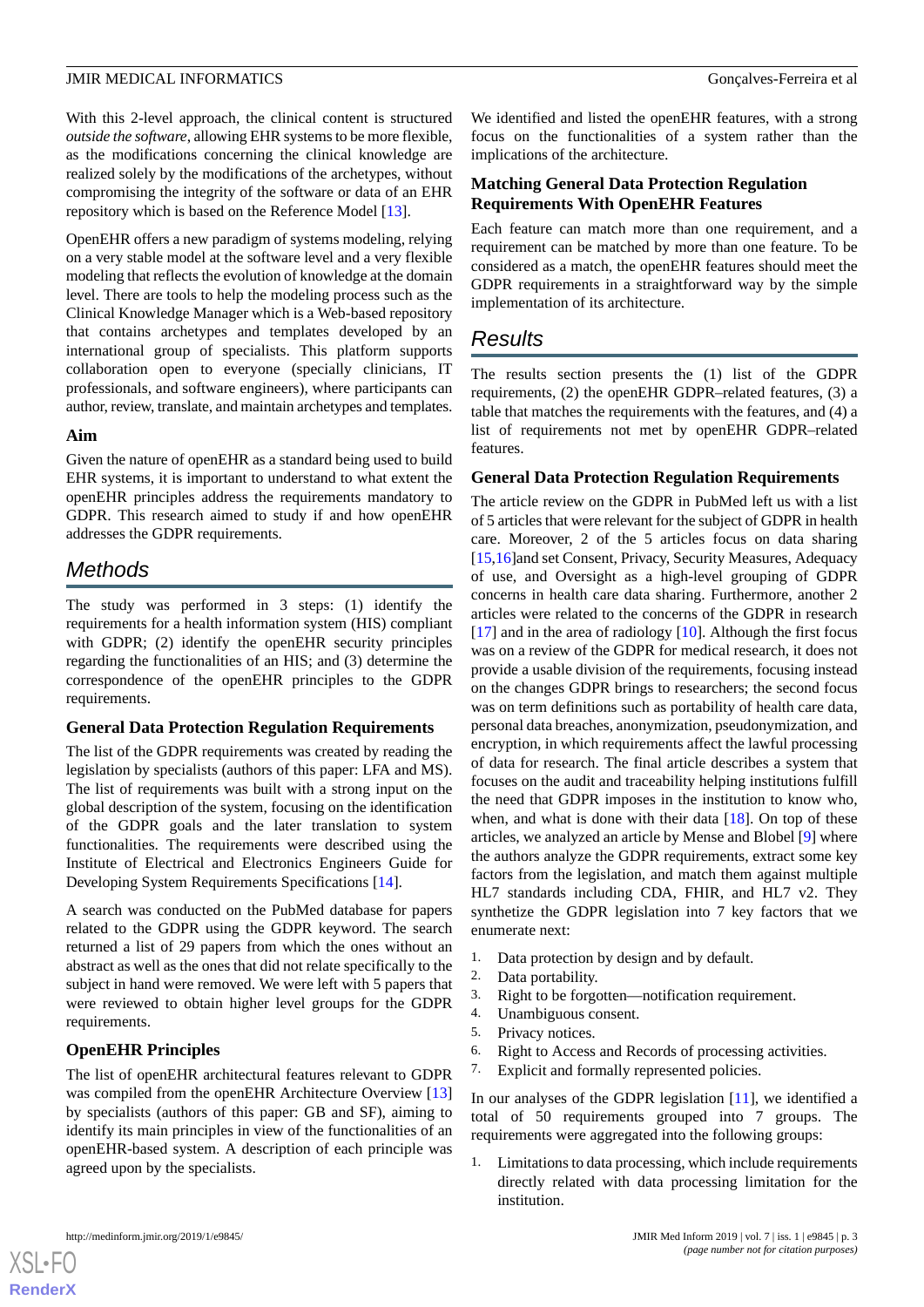- 2. Data quality and accountability, which include requirements related with integrity, accuracy, and audit.
- 3. Consent by data subject, requirements related with consent and authorization.
- 4. Empowerment of data subject, requirements that increase the rights of the data subjects on their data.
- 5. Data breaches, requirements directly related with data breaches and how to proceed in case of a data breach.
- 6. Data portability and interoperability, requirements related to authorized data sharing.
- 7. Privacy control and impact assessment, requirements related with Privacy Impact Assessment (PIA) and privacy by default and by design.

The complete list of the requirements is defined in [Textbox 1](#page-4-0).

## **OpenEHR Design Principles**

The following 8 features were identified in openEHR as being relevant to GDPR:

## *Feature 1: 2-Level Modeling*

2-level modeling promotes the separation of the reference model (stable information model that defines the logic structure of the EHR and the demographic data) from the content model (the definition of clinical domain as archetypes and templates modeled by clinical professionals. Essentially, archetypes and templates are datasets external to any system's software). The Reference Model is implemented at the software level, whereas the Domain Model is set through the archetype and template modeling. This results in the separation and independence of software structure from its content, enabling flexible, interoperable, and scalable health systems. Fundamentally, all openEHR systems support the same data structure and remain able to communicate, regardless of how many changes are made to domain information definitions.

## *Feature 2: Separation of Clinical and Demographic Information*

One of the openEHR design principles is to enable the complete separation of the EHR from identifiable demographic information via separated repositories with flexible referencing. In case of a data breach of the EHR repository, it allows the identity of the data subject to be preserved, unless the demographic repository is also breached. This principle strengthens the data subject's anonymization regarding the information in their EHR, as it is used as an instance in the EHR, called *Party\_Self*, to make a reference to the data subject. This information works as an optional external reference, such that the EHR can be set to provide 3 levels of separation. The external identifier is determined in the instance *Party\_Self* by

• Nowhere in the EHR (every *Party\_Self* instance is left empty). This is the safest way, and it means that the connection between the EHR and the patient needs to be

made outside the EHR, by connecting the EHR identifier (EHR.ehr\_id) and the subject's identifier.

- Only once in the *EHR\_STATUS* object (subject's attribute) and nowhere else. It is a very safe measure if the EHR\_STATUS object is protected in any way.
- In any *Party\_Self* instance, this is a reasonable solution in a safe environment appropriate to copy parts of the record on demand.

## *Feature 3: Service Model*

openEHR service model [[19,](#page-10-15)[20](#page-10-16)] specifies a formal, abstract definition of interfaces to be implemented in an openEHR system. Implementations can follow these abstract definitions to allow interoperability between various implementations. The service model currently consists of the EHR Service, the Query Service, and the Definitions Service. The EHR Service allows the consultation of data made available by the EHR Application Programming Interface (API). The detail level of the consulted data may vary, allowing the access to more complex records, such as changes in versions, or it may allow the search of simpler elements, such as single clinical data items, patient identifications, etc. The Definitions Service allows access to an archetype repository, acting as an important tool for access to important information by medical professionals (eg, if they need an archetype that is not on his/her local repository for certain medical treatment). The service model thus takes on an important role in controlling the availability of data, as well as the possibility of consultation, allowing the definition of safe and intuitive views.

## *Features 4 and 5: Version Control—Versioning and Digital Signature*

Important openEHR features related to GDPR relate to data integrity support. The EHR or demographic repository is managed using *Versioned Objects*. Versioned Objects are used to contain the versions of a *Composition* or *Party* structure, which in turn contain fine-grained clinical and demographic data, respectively. The set of changes to items in any update to the system is called a *Contribution* (more commonly known as a *change set*). Each change set works as a transaction, ensuring the consistency and integrity of the data repository. Changes made by users (creating new records, deleting records, modifying records, and transferring records) are not performed at the item/record level but at the level of the repository as a whole. This means that no version is deleted or modified; all the changes are physically implemented as new versions in the repository. This principle ensures indelibility (no information is deleted). Version control includes the possibility of each version having a digital signature, created as a primary-key encrypted of a hash of a representation approved of the compromised version. In a versioned system, the digital signature acts as a verification of integrity, a measure of authentication and also as a measure of nonrepudiation.

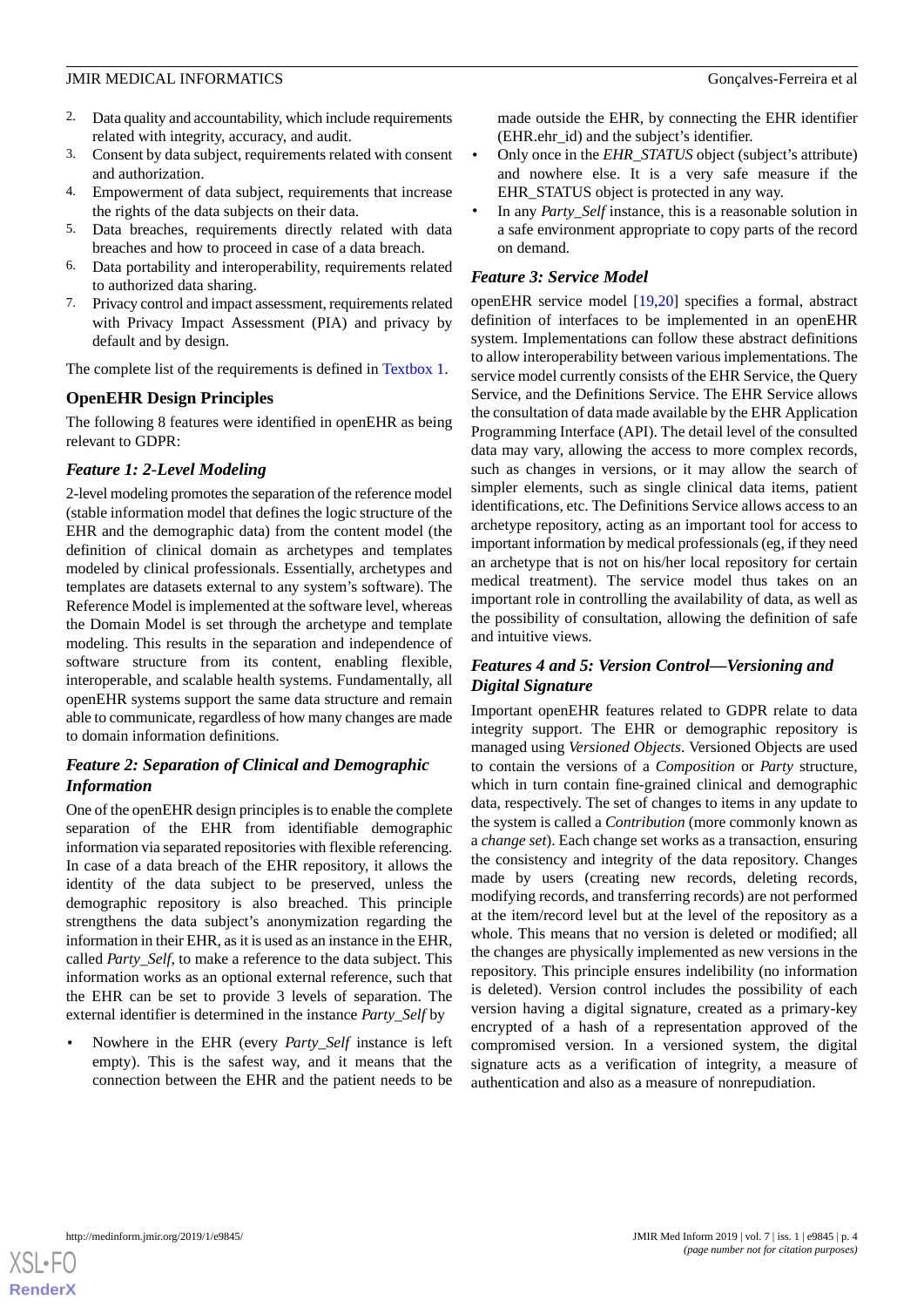<span id="page-4-0"></span>**Textbox 1.** List of General Data Protection Regulation requirements.

1. Limitations to data processing

- Purpose limitation: The system shall admit the definition of a purpose for the limitation of processing.
- Data minimization: The system must allow the definition of the minimum of data fields required for processing.
- Period of storage limitation: The system must allow the definition of deadlines for the processing of specific personal data, in order with the purpose of processing.
- Method storage limitation: The system must allow the storage of data in a way that only identifies the data subjects during the necessary time relative to the purpose.
- Limitation of processing of personal data: The system must be able to limit the processing of personal data according to the consent given by the data subject.

2. Data quality and accountability

- Accuracy: The system must allow the update of the personal data whenever necessary.
- Integrity and confidentiality: The system must support the adoption of technical and organizational measures that ensure the security of processing, namely, the protection against unauthorized processing or against the loss, destruction, or accidental harm of personal data.
- Accountability: The system must allow the demonstration of compliance with the data processing principles.
- Statement of accountability: The system must support the demonstration of compliance with codes of conduct and certified procedures.
- Conditions of processing: The system must record data describing the legal context that allows the processing of data.
- Record of processing: The system shall be able to keep an up-to-date and accurate record of all the processing activities and must allow the record of processing to be written in an electronic format.
- Availability of records of processing: The system must allow access to consult its records of processing.
- Location of data: The system must be able to identify and locate a subject's data that must be limited inside the system.
- 3. Consent by data subject
	- Explicit consent: The system must be able to record and show the consent of the data subjects for the collection of personal data and the purpose for collecting.
	- Management of consent: The system must allow changes to the consent by the data subject.
	- Record of consent: The system must be able to keep a record of consent or consents to distinguish it from other content.
	- Withdrawal of consent: The system must ensure the ability to withdraw consent (opt-out) in an easy and clear way, using the same means in which the consent was obtained.
	- Features of the consent: The system must ensure that the consent provision by a subject is active, not obtained through silence, inactivity, or prechecked boxes, and that it is confirmed in words.
	- Lawfulness of processing after withdrawal of consent: The system shall be able to ensure the lawfulness of data processing after the withdrawal of consent.
	- Objection to processing: The system must support the cessation of processing in response to a request by the data subject.
- 4. Data subject empowerment
	- Information provided to data subject: The system must inform the data subject about the conditions and rules relating to data processing and privacy.
	- Means to provide information to data subjects: The system must have a means of providing such information.
	- Verification of the identity of the data subject: The system must allow the verification of the identity of data subjects upon the request.
	- Data subject request: The system must support the receipt of data subject's request.
	- Response to request: The system must enable the solicitation to the data subject's request by the same means the request was made.
	- Data subject access: The system must provide a copy of the data subject's personal data at processing on request.
	- Data subject request action: The systems must support the means for the data subject to request access to the subject's data.
	- Information accessed by the data subject—The system must enable access to the data subject's information and actions such as the following:
		- Purpose of processing.
		- Categories of personal data held by the system.
		- The recipients or categories of recipients to whom personal data have been or will be disclosed.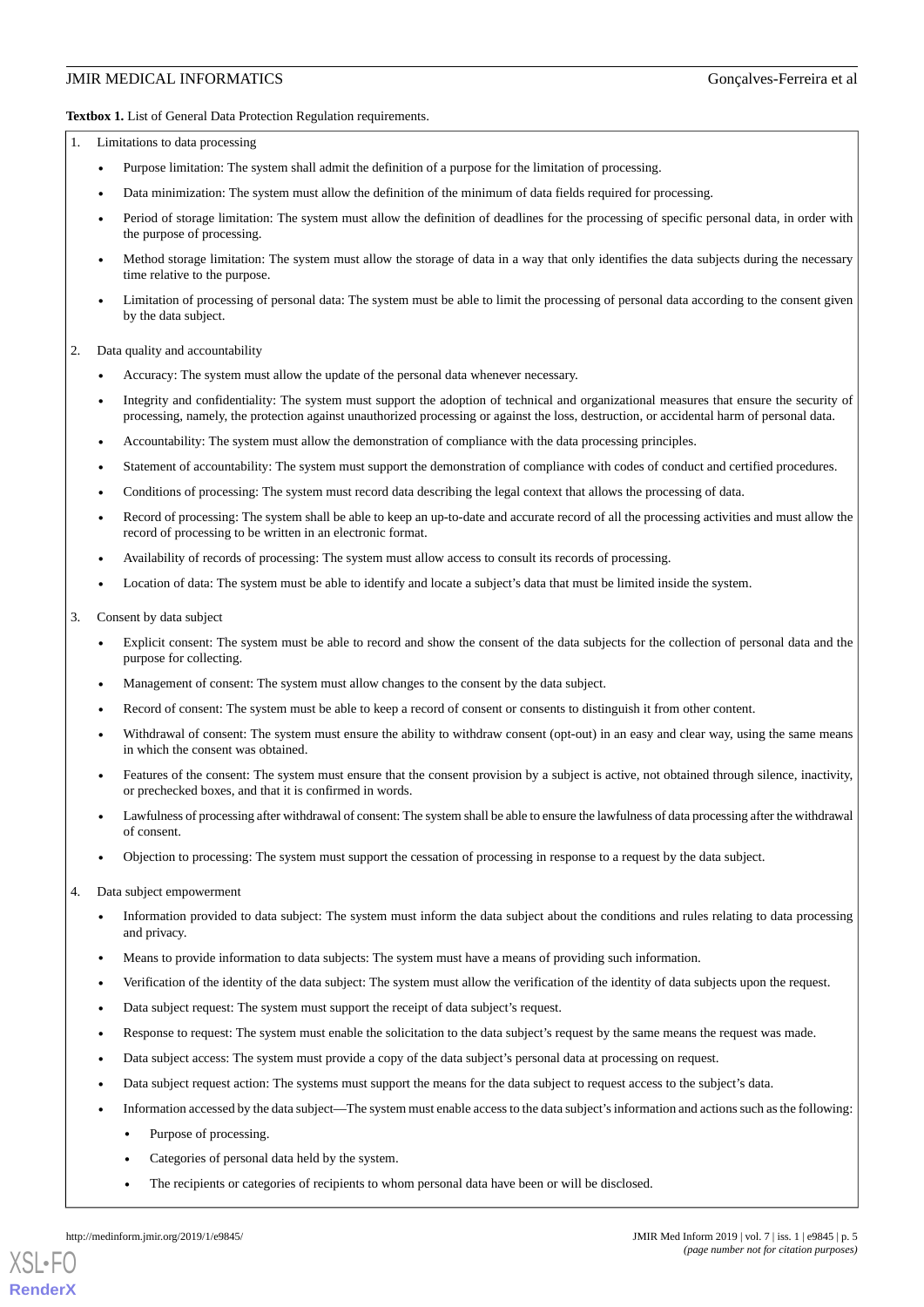- The period for which personal data will be stored.
- The existence of the right to request from the controller rectification or erasure or restriction of data processing.
- Right to lodge a complaint with a supervisory authority.
- Available information as to the source of data collection, if personal data were not collected from the data subject.
- Existence of automated decision making, including profiling.
- Response to data subject request: The system must allow the response to the data subject's request in a commonly used means.
- Data subject direct access: The system must provide a secure method for the direct access of the data subject to their personal data.
- Personal data rectification: The system must allow the rectification of inaccurate personal data by the data subject.
- Personal data erasure: The system must allow the erasure of personal data when consent is removed or when the purpose on which the data were gathered is no longer valid.
- Legitimate interest: The system must be able to demonstrate to the data subject the legitimate interest for the processing, including retrieval, modification, and sharing.
- Confirmation of data processing: The system must be able to confirm the processing of the data subject's personal data in each case requested by the subject.
- 5. Data breaches
	- Records of data breaches: The system must keep a record of data breaches that were detected.
	- Records of data breaches nature: The system must register information regarding the nature of data breach.
	- Data breach description: The system must keep a record of information regarding the nature of data breach in a format subject to be sent to the supervisory authority.
	- Data breach notification deadline: The system must enable the notification procedure of the supervisory authority in 72 hours.
	- Data breaches notification procedures: The system must support the development of procedures for the report of internal breaches.
- 6. Data portability and interoperability
	- Portability of personal data: The system must allow the portability of personal data in a structured, common, automatic format.
	- Portability of personal data between controllers: The system must be able to transfer personal data to another controller.
	- Interoperability of systems and formats: The system must enable interoperability for the transfer and portability of personal data.
	- Communication between institutions: The system must allow the communication between institutions involved in the processing of the same personal data.
	- Cross-border data transfers: The system must allow the transfer of personal data to other countries.
	- Cross-border data transfers guarantee: The system must enable the recording of the proper measures presented by the third country or international organization that allows the transfer of personal data.
- 7. Privacy control and impact assessment
	- Privacy by design: The system must allow the pseudonymization and encryption of data and must be able to apply data minimization measures, storing only minimal needed data.
	- Privacy by default: The system must ensure the processing of personal data relevant to the purpose and it must ensure that no personal data are made available without human intervention.
	- Access control measures: The system must make data unintelligible in case of unauthorized access.
	- Data Protection Impact Assessment (DPIA) records preservation: The system must allow the preservation of DPIA.
	- DPIA consultation: The system must allow the consultation of the DPIA when the controller requires it.

## *Features 6 and 7: Access Control—Access Control List and Configurations*

openEHR access control is set through the object named *EHR\_ACCESS*. This object works as a gate to all access information, being that any decision regarding access information should be based on the policies and rules established in it. OpenEHR's EHR allows the definition of an access control

[XSL](http://www.w3.org/Style/XSL)•FO **[RenderX](http://www.renderx.com/)**

list, indicating the identified individuals and their categories. The definition of the access control list should consider relevance of the user's identity access either in terms of time or duration of access. When creating an EHR, openEHR allows the definition of a gatekeeper responsible for the access control configurations. The gatekeeper becomes an identity recognized in the EHR, usually being the own patient (in case of mentally competent adults) or a relative or legal tutor (in case of being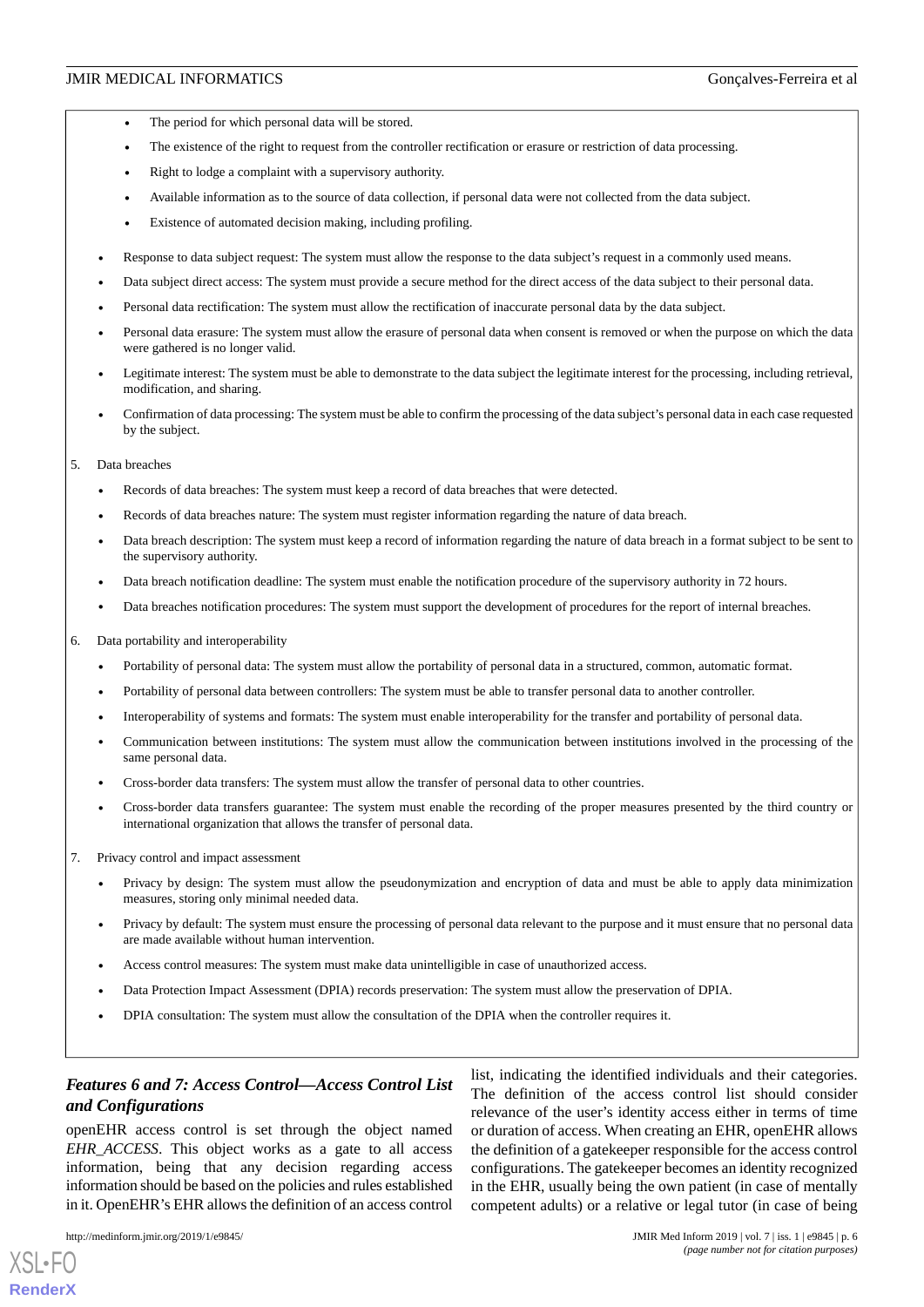a child or mentally incapable). The gatekeeper sets who can make changes in the access control list, being that all changes are kept in the audit trail. These features could make use of recent developments in security technologies referred to in the literature [[21](#page-10-17)[,22](#page-10-18)], although they still need field validation in the health care area.

## *Feature 8: Audit Trailing*

All changes that are made, at all levels, in the EHR are recorded in the audit trail, with data related to the identity of the user, timestamp, purpose (of the alterations performed), digital signature, and relevant version information.

## **Matching General Data Protection Regulation Requirements With OpenEHR Principles**

[Table 1](#page-7-0) presents the existing matches between the GDPR requirements and the openEHR principles.

The results obtained showed that openEHR GDPR–related features satisfied at least 1 identified GDPR requirement.

The GDPR requirement Method Storage Limitation (1.4), listed in [Textbox 1,](#page-4-0) is fulfilled by the Separation of EHR and demographic information, allowing a separate storage of demographic and clinical data. The identity of the data subject is automatically preserved when the clinical and demographic information are separated. In that way, although the clinical data are stored for treatment, the demographic data are only connected to the EHR through an external identifier, allowing the identification of the data subject only during the necessary period of the purpose of processing (typically only on a device used by an authorized health professional during a health care process).

Integrity and Confidentiality (2.2), listed in [Textbox 1,](#page-4-0) is a complex requirement in the GDPR and is thus fulfilled by a group of openEHR architectural features. Data versioning allows the creation of new EHR versions, ensuring indelibility, and is thus an important measure against the loss, destruction, or accidental corruption of EHR data, guaranteeing trustworthy and reliable information at all moments of processing. The digital signing of data ensures the authentication, nonrepudiation, and integrity of the EHR, acting as an important security and integrity measure of the personal data and its processing. The access control rules are included in the openEHR architecture by design, and it ensures the confidentiality of the patient's data by limiting the occurrence of an unauthorized or illicit processing, because of the definition of who is authorized to access the data. There is also a component that identifies who can access or change the access control rules, it sets the individuals who can change the configurations of the access list, contributing to legitimate and justified accesses and ensuring the integrity of processing. On top of these preventive features, the openEHR services architecture [[23\]](#page-10-19) includes a System Log service that records access actions, as well as identity of the users, date and time, and justification of the action, ensuring the integrity of the data and postaccess analyses. (This service is not defined by openEHR but assumed to be an implementation of, eg, IHE ATNA.) These design features ensure the security of processing,

correctly identifying when, who, what, and how data were accessed, and allowing a postaccess audit.

Accountability (2.3), Record of processing (2.6), and Availability of records of processing (2.7), listed in [Textbox 1](#page-4-0), are fulfilled by the audit trail feature, which allows the system to keep a record of all information related to the processing of data. This way, it is possible to demonstrate compliance with the principles and obligation of the requirements, as it is possible to see information related to access and actions taken in the EHR. Due to its traceability, it allows the creation of a record of personal data processing that can become available to the data authorities.

The requirement Verification of the identity of the data subjects (4.3), listed in [Textbox 1](#page-4-0), is fulfilled by the separation of demographic and clinical data that ensures the separation of identifiable information from the clinical data. The EHR has an identifier associated to a single patient, ensuring the identification of the data subject's identity if necessary.

Data subject access (4.6) and Data subject direct access (4.10), listed in [Textbox 1](#page-4-0), are two of the requirements that we identified for the GDPR and can be fulfilled by the Access control feature of the openEHR. The data subject can be granted access using the access control list and can manage this list through the Access control configurations. Data subject direct access is fulfilled by an extra feature, the Service Model feature that allows the creation of direct access reference to the subject's data by the subject.

Confirmation of data processing (4.14), listed in [Textbox 1](#page-4-0), requirement is fulfilled by the audit trailing feature of the openEHR principles. In the audit trail, systems can store every action that is done on the subject's data. Also, it is possible to check what changes were done to the data through the different versions created in each action.

Data portability and interoperability are, by design, a key focus of the openEHR architecture and 2-level modeling, so the GDPR requirements 6.1, 6.2, 6.3, and 6.5 can be matched by these features. The interoperability point of the requirement 6.3 is also fulfilled with the integration of another of the openEHR principles, the Service Model that allows the creation of different interfaces, in different systems around the institution, using the same data. By supporting different views that allow the consultation of the same EHR, the record maintains its integrity and structure, ensuring interoperability.

Privacy by design and by default were identified as requirements 7.1 and 7.2 in [Textbox 1.](#page-4-0) The separation of demographic and clinical data by design improves the protection of the data subject identification by separating the EHR from the identifiable demographic information, only relating them by an external identifier. By default, during health care, only the EHR data should be considered. Privacy by default is also matched by the Access control list and its configuration that endures the access and availability of information and ensures that the data are only processed and accessed for the purpose settled, by those authorized to do it, safeguarding the patient's data privacy.

 $XS$  • F( **[RenderX](http://www.renderx.com/)**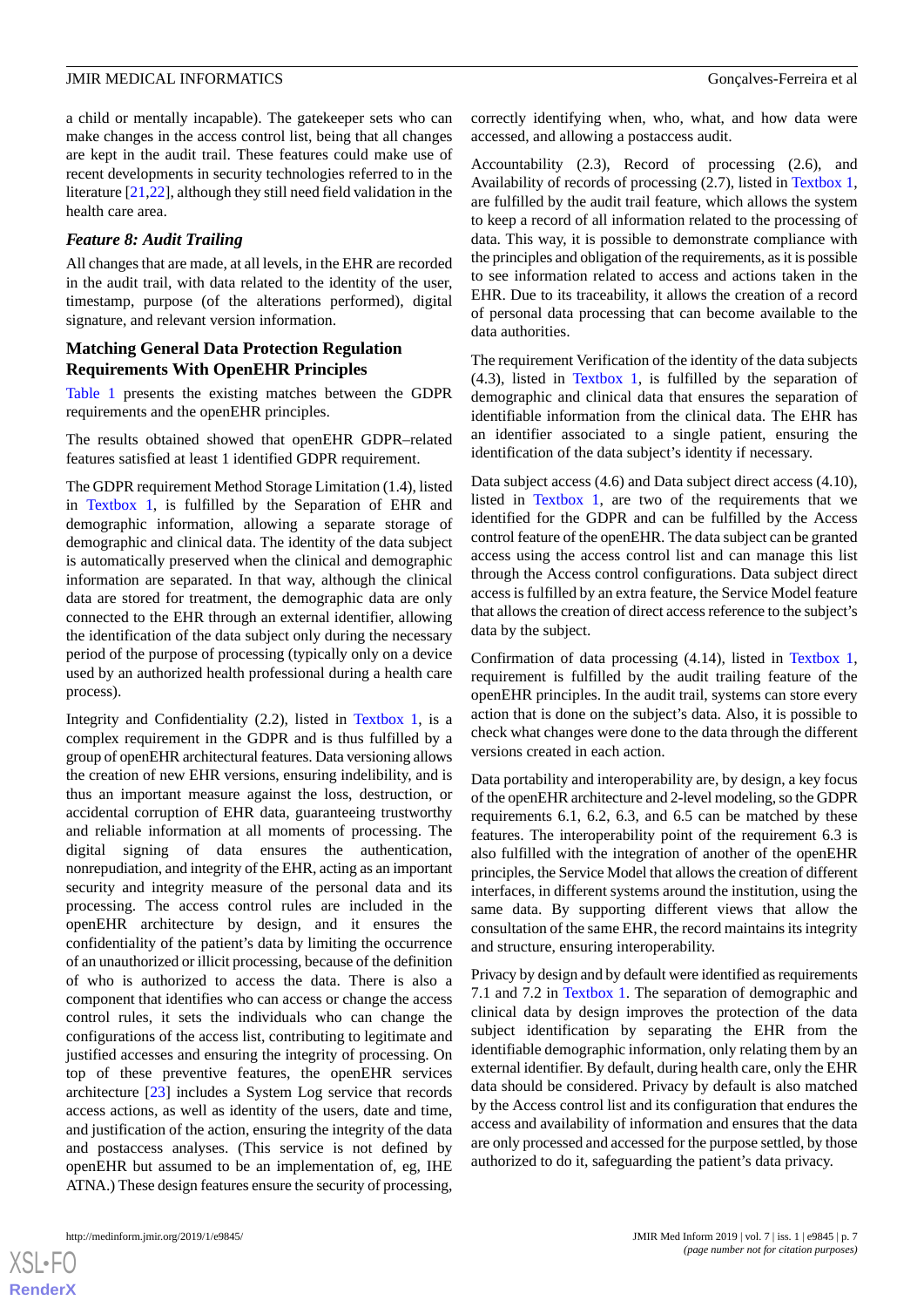<span id="page-7-0"></span>**Table 1.** List of the 17 General Data Protection Regulation (GDPR) requirements that are met by openEHR principles.

| <b>GDPR</b> requirements                             | openEHR principles        |                                                     |                  |                                 |                                           |                                            |                                         |                   |
|------------------------------------------------------|---------------------------|-----------------------------------------------------|------------------|---------------------------------|-------------------------------------------|--------------------------------------------|-----------------------------------------|-------------------|
|                                                      | 2-level<br>modeling       | Separation of EHR<br>and demographic<br>information | Service<br>model | Version con-<br>trol—versioning | Version con-<br>trol-digital<br>signature | Access con-<br>trol-access<br>control list | Access con-<br>trol—config-<br>urations | Audit<br>trailing |
| Method storage limitation                            | a a                       | $X^b$                                               |                  |                                 |                                           |                                            |                                         |                   |
| Integrity and confidentiality                        | $\hspace{0.1mm}$          |                                                     |                  | X                               | X                                         | X                                          | X                                       | X                 |
| Accountability                                       |                           |                                                     |                  |                                 |                                           |                                            |                                         | X                 |
| Record of processing                                 |                           |                                                     |                  |                                 |                                           |                                            |                                         | X                 |
| Availability of records of<br>processing             |                           |                                                     |                  |                                 |                                           |                                            |                                         | X                 |
| Verification of the identity<br>of the data subjects |                           | X                                                   |                  |                                 |                                           |                                            |                                         |                   |
| Data subject access                                  |                           |                                                     |                  |                                 |                                           | X                                          | X                                       |                   |
| Data subject direct access                           |                           |                                                     | X                |                                 |                                           | X                                          | X                                       |                   |
| Confirmation of data pro-<br>cessing                 |                           |                                                     |                  | X                               |                                           |                                            |                                         | X                 |
| Portability of personal data                         | X                         |                                                     |                  |                                 |                                           |                                            |                                         |                   |
| Portability of personal data<br>between controllers  | $\boldsymbol{\mathrm{X}}$ |                                                     |                  |                                 |                                           |                                            |                                         |                   |
| Interoperability of systems<br>and formats           | X                         |                                                     | X                |                                 |                                           |                                            |                                         |                   |
| Cross-border data transfers                          | $\boldsymbol{\mathrm{X}}$ |                                                     |                  |                                 |                                           |                                            |                                         |                   |
| Privacy by design                                    |                           | X                                                   |                  |                                 |                                           |                                            |                                         |                   |
| Privacy by default                                   |                           | X                                                   |                  |                                 | X                                         | X                                          | X                                       |                   |

<sup>a</sup>Represents no match.

 ${}^{\text{b}}\text{X}$  represents a match in the table.

## **General Data Protection Regulation Requirements Not Met by OpenEHR Principles**

[Textbox 2](#page-8-0) presents the 35 GDPR requirements that are not met by openEHR principles.

Regarding requirements from group 3, although none of the openEHR principles identified could match this requirement, the implementation of openEHR architecture could help to fulfill the requirement related to explicit consent through the creation of an archetype *Consent*. This archetype would allow the recording and management of Consent, allowing the controller to keep all the information necessary.

Regarding requirement 4.13, the information regarding the legitimate interest of processing could be included in an archetype, although even without this, the system can often infer legitimate access by analyzing, for example, hospital admission and discharge dates and association of subject to the general practitioner's clinic. Regardless, better methods are needed in the future. In case of consent being the legitimate interest for the processing, this information could be recorded along with the consent.

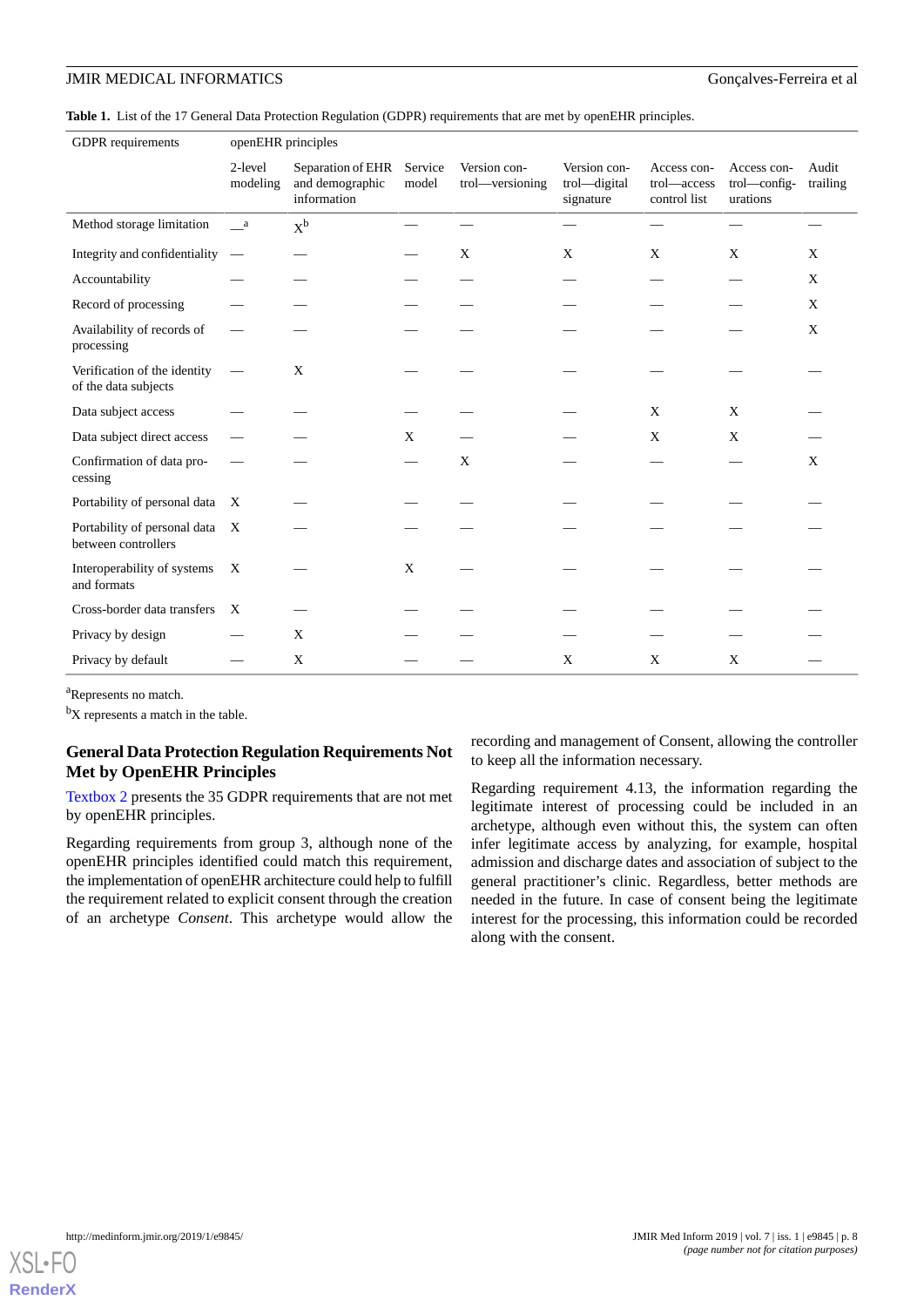<span id="page-8-0"></span>**Textbox 2.** Requirements that are not met by openEHR principles. DPIA: Data Protection Impact Assessment.

- 1. Limitations to data processing
	- Purpose limitation
	- Data minimization
	- Period of storage limitation
	- Limitation of processing of personal data
- 2. Data quality and accountability
	- **Accuracy**
	- Statement of accountability
	- Conditions of processing
	- Location of data
- 3. Consent by data subject
	- Explicit consent
	- Management of consent
	- Record of consent
	- Withdrawal of consent
	- Features of the consent
	- Lawfulness of processing after withdrawal of consent
	- Objection to processing
- 4. Data Subject empowerment
	- Information provided to data subject
	- Means to provide information to data subjects
	- Data subject request
	- Answer to request
	- Data subject request form
	- Information accessed by the data subject
	- Response to data subject request
	- Personal data rectification
	- Personal data erasure
	- Legitimate interest
- 5. Data breaches
	- Records of data breaches
	- Records of data breaches nature
	- Data breach description
	- Data breach notification deadline
	- Data breaches notification procedures
- 6. Data portability and interoperability
	- Communication between institutions
	- Cross border data transfers guarantee
- 7. Privacy control and impact assessment
	- Access control measures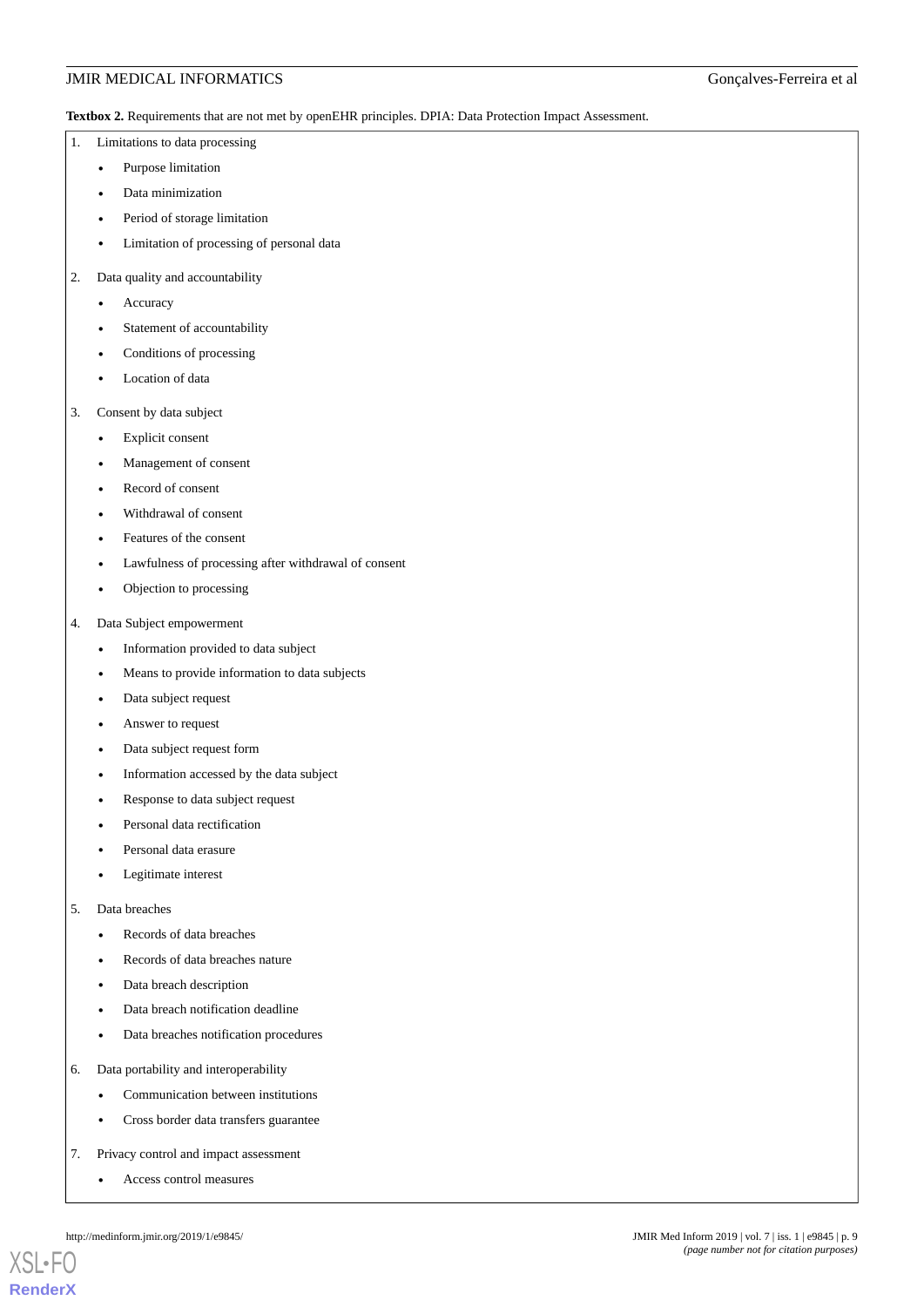- DPIA records preservation
- DPIA consultation

## *Discussion*

## **Principal Findings**

OpenEHR acts mainly on requirements that either shape the functional layer of the system or relate to data traceability, integrity, and confidentiality. Data protection by design, portability, and interoperability are ensured by openEHR's architecture because of the 2-level modeling and separation of clinical and demographic data. Personal data integrity and confidentiality are mainly addressed by the access control, versioning, and audit trail features.

Nevertheless, openEHR is a valuable tool for the fulfillment of requirements that are not directly met, such as definition of notification forms (for data subjects and data authorities), the creation of a means of communication for records, and preservation of Data Protection Impact Assessment and records of compliance with codes of conduct and certifications.

These requirements need to be addressed from an organizational point of view, either through the reform of existing processes or the definition of new ones. However, the versioning and audit trail features can support the recording of important information related to the data processing and data breaches.

Apart from the clinical content models (archetypes and templates), openEHR does not support the automatic creation of other needed documentation for GDPR such as a structure to store the consent but can be backed up by the principles (namely the traceability of the data, actions, and users).

OpenEHR's architectural features can still help fulfill requirements related to consent. Versioning and audit trailing allow systems to record and verify any action or access made in the EHR. By acknowledging the deadline for the processing,

it is possible to identify if there are any data being processed without the consent of the data subjects. Thus, even if the openEHR architecture does not include dedicated features for some GDPR requirements, it presents itself as an important support in relation to the processes that an institution must implement.

It should be noted that some of the GDPR requirements, namely the ones related to the organizational processes, are probably not satisfiable by any EHR architecture. However, it is important to note the organizational reforms that must be conducted require actions not only at the level of their organizational processes and services but also specifically at the level of their systems.

## **Limitations**

To our knowledge, there is no formal list of GDPR requirements for an EHR system. The list of requirements we propose in this study is intended as a starting point for further discussion and future work.

## **Conclusions**

OpenEHR is a promising approach to the development of EHR systems compliant with GDPR, allowing institutions to respond to functional needs focused on the privacy and security of health data. It is also a strong solution for issues related to data portability and data protection by default, which are now required by the regulation.

Primarily, openEHR is a good solution for issues related to privacy and data protection, the main goals of GDPR.

The use of IT has become essential to health care delivery. OpenEHR defines an integrated environment, focused on the provision of health care and access to quality information, which helps institutions conform to the GDPR requirements ensuring the privacy and protection of personal data.

#### **Acknowledgments**

The authors would like to acknowledge the project NanoSTIMA (NORTE-01-0145-FEDER-000016), which is financed by the North Portugal Regional Operational Programme (NORTE 2020), under the PORTUGAL 2020 Partnership Agreement, and through the European Regional Development Fund.

## <span id="page-9-0"></span>**Conflicts of Interest**

<span id="page-9-1"></span>TB is one of the main authors of the openEHR specifications and is on occasion paid by the openEHR Foundation for R&D work relating to them.

### <span id="page-9-2"></span>**References**

- 1. Detmer DE, Steen EB, Dick RS, Institute of Medicine. The Computer-based Patient Record: An Essential Technology For Health Care, Revised Edition. Washington, DC: National Academies Press; 1997:209.
- 2. Reis ZS, Maia TA, Marcolino MS, Becerra-Posada F, Novillo-Ortiz D, Ribeiro AL. Is there evidence of cost benefits of electronic medical records, standards, or interoperability in hospital information systems? Overview of systematic reviews. JMIR Med Inform 2017 Aug 29;5(3):e26 [[FREE Full text](http://medinform.jmir.org/2017/3/e26/)] [doi: [10.2196/medinform.7400\]](http://dx.doi.org/10.2196/medinform.7400) [Medline: [28851681](http://www.ncbi.nlm.nih.gov/entrez/query.fcgi?cmd=Retrieve&db=PubMed&list_uids=28851681&dopt=Abstract)]
- 3. Moro Visconti R. Big data-driven healthcare project financing. SSRN Electron J 2017 Mar 1. [doi: [10.2139/ssrn.2925790](http://dx.doi.org/10.2139/ssrn.2925790)]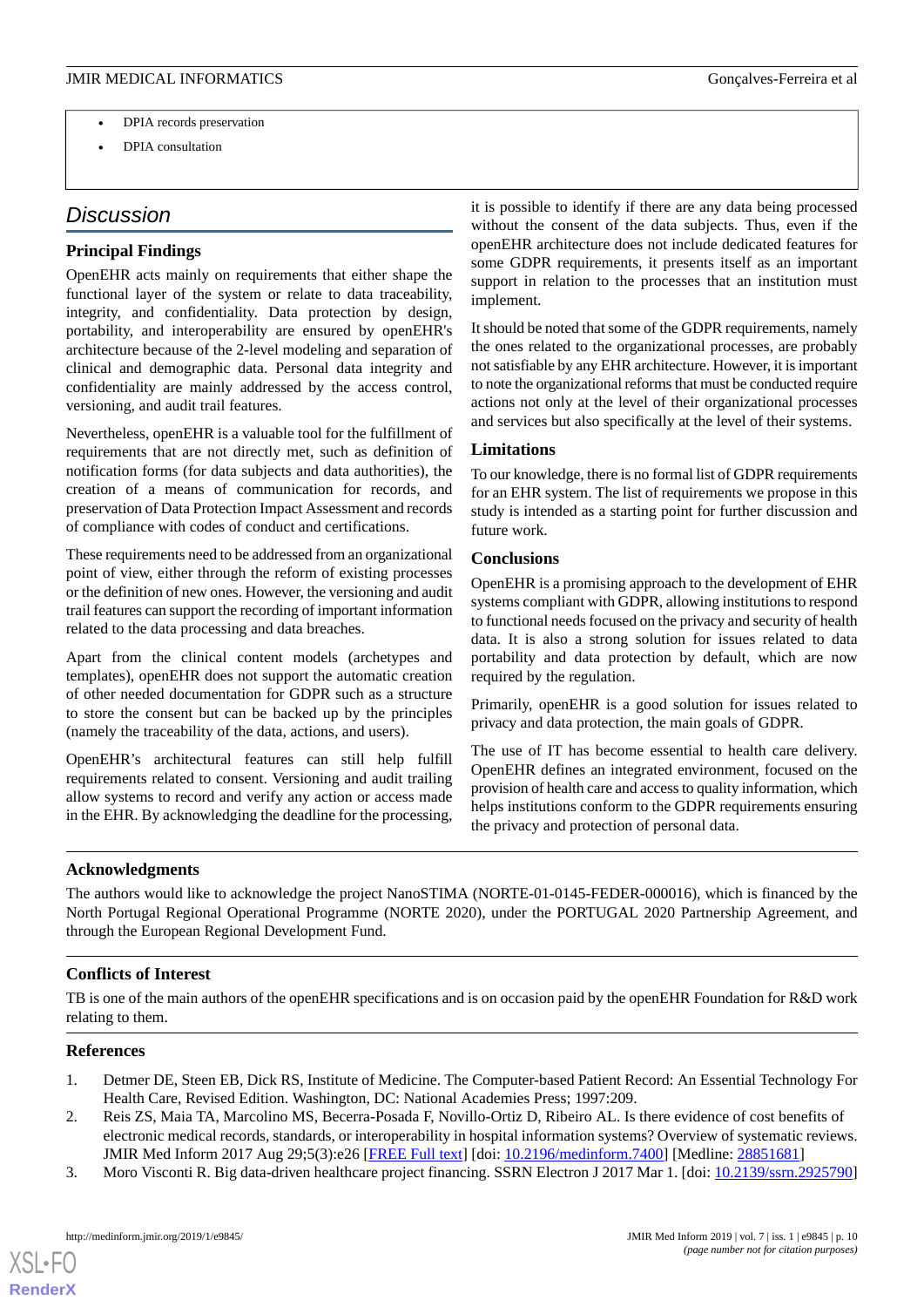- <span id="page-10-0"></span>4. The Office of the National Coordinator for Health Information Technology. 2015 Apr. Guide to Privacy and Security of Health Information URL:<https://www.healthit.gov/sites/default/files/resources/privacy-and-security-guide.pdf> [accessed 2019-02-02] [\[WebCite Cache ID 75sWi6BNE\]](http://www.webcitation.org/

                                            75sWi6BNE)
- <span id="page-10-1"></span>5. Kulynych J, Greely HT. Clinical genomics, big data, and electronic medical records: reconciling patient rights with research when privacy and science collide. J Law Biosci 2017 Jan 15;4(1):94-132 [[FREE Full text](http://europepmc.org/abstract/MED/28852559)] [doi: [10.1093/jlb/lsw061](http://dx.doi.org/10.1093/jlb/lsw061)] [Medline: [28852559](http://www.ncbi.nlm.nih.gov/entrez/query.fcgi?cmd=Retrieve&db=PubMed&list_uids=28852559&dopt=Abstract)]
- <span id="page-10-3"></span><span id="page-10-2"></span>6. Great Britain National Audit Office. 2017. Investigation: WannaCry cyber attack and the NHS Internet URL: [https://www.](https://www.nao.org.uk/report/investigation-wannacry-cyber-attack-and-the-nhs/) [nao.org.uk/report/investigation-wannacry-cyber-attack-and-the-nhs/](https://www.nao.org.uk/report/investigation-wannacry-cyber-attack-and-the-nhs/) [accessed 2019-02-02] [[WebCite Cache ID 75sWwvgvY\]](http://www.webcitation.org/

                                            75sWwvgvY)
- <span id="page-10-4"></span>7. HIMMS. 2018. 2018 HIMSS Cybersecurity Survey URL:<https://www.himss.org/2018-himss-cybersecurity-survey> [accessed 2019-02-02] [\[WebCite Cache ID 75sX2PW0P\]](http://www.webcitation.org/

                                            75sX2PW0P)
- <span id="page-10-5"></span>8. Williams P, Woodward A. Cybersecurity vulnerabilities in medical devices: a complex environment and multifaceted problem. Med Devices (Auckl) 2015;8:305-316 [[FREE Full text\]](https://dx.doi.org/10.2147/MDER.S50048) [doi: [10.2147/MDER.S50048](http://dx.doi.org/10.2147/MDER.S50048)] [Medline: [26229513](http://www.ncbi.nlm.nih.gov/entrez/query.fcgi?cmd=Retrieve&db=PubMed&list_uids=26229513&dopt=Abstract)]
- <span id="page-10-6"></span>9. Mense A, Blobel B. HL7 standards and components to support implementation of the European General Data Protection Regulation (GDPR). Eur J Biomed Inform 2017 Oct;13(1):33 [[FREE Full text](https://www.ejbi.org/scholarly-articles/hl7-standards-and-components-to-support-implementation-ofthe-european-general-data-protection-regulation-gdpr.pdf)]
- <span id="page-10-7"></span>10. European Society of Radiology (ESR). The new EU General Data Protection Regulation: what the radiologist should know. Insights Imaging 2017 Jun;8(3):295-299 [\[FREE Full text\]](http://europepmc.org/abstract/MED/28439718) [doi: [10.1007/s13244-017-0552-7](http://dx.doi.org/10.1007/s13244-017-0552-7)] [Medline: [28439718\]](http://www.ncbi.nlm.nih.gov/entrez/query.fcgi?cmd=Retrieve&db=PubMed&list_uids=28439718&dopt=Abstract)
- <span id="page-10-8"></span>11. The European Council and The European Parliament. 2016 May 4. EUR-Lex. General Data Protection Regulation URL: <https://eur-lex.europa.eu/eli/reg/2016/679/oj> [accessed 2019-02-02] [\[WebCite Cache ID 75sY6SKxi\]](http://www.webcitation.org/

                                            75sY6SKxi)
- <span id="page-10-9"></span>12. Rumbold JM, Pierscionek B. The effect of the general data protection regulation on medical research. J Med Internet Res 2017 Feb 24;19(2):e47 [\[FREE Full text](http://www.jmir.org/2017/2/e47/)] [doi: [10.2196/jmir.7108\]](http://dx.doi.org/10.2196/jmir.7108) [Medline: [28235748](http://www.ncbi.nlm.nih.gov/entrez/query.fcgi?cmd=Retrieve&db=PubMed&list_uids=28235748&dopt=Abstract)]
- <span id="page-10-11"></span><span id="page-10-10"></span>13. Beale T, Heard S. OpenEHR Foundation. 2007 Jan. openEHR architecture- architecture overview URL: [https://specifications.](https://specifications.openehr.org/releases/BASE/Release-1.0.3/architecture_overview.html) [openehr.org/releases/BASE/Release-1.0.3/architecture\\_overview.html](https://specifications.openehr.org/releases/BASE/Release-1.0.3/architecture_overview.html) [accessed 2019-02-02] [\[WebCite Cache ID](http://www.webcitation.org/

                                            75sYkM6g7) [75sYkM6g7](http://www.webcitation.org/

                                            75sYkM6g7)]
- <span id="page-10-12"></span>14. 1233-1998 - IEEE Guide for Developing System Requirements Specifications. Hoboken, USA: IEEE; Dec 29, 1998.
- <span id="page-10-13"></span>15. Molnár-Gábor F. Germany: a fair balance between scientific freedom and data subjects' rights? Hum Genet 2018 Aug;137(8):619-626 [\[FREE Full text\]](http://europepmc.org/abstract/MED/30116955) [doi: [10.1007/s00439-018-1912-1\]](http://dx.doi.org/10.1007/s00439-018-1912-1) [Medline: [30116955\]](http://www.ncbi.nlm.nih.gov/entrez/query.fcgi?cmd=Retrieve&db=PubMed&list_uids=30116955&dopt=Abstract)
- <span id="page-10-14"></span>16. Phillips M. International data-sharing norms: from the OECD to the General Data Protection Regulation (GDPR). Hum Genet 2018 Aug;137(8):575-582 [\[FREE Full text](http://europepmc.org/abstract/MED/30069638)] [doi: [10.1007/s00439-018-1919-7\]](http://dx.doi.org/10.1007/s00439-018-1919-7) [Medline: [30069638\]](http://www.ncbi.nlm.nih.gov/entrez/query.fcgi?cmd=Retrieve&db=PubMed&list_uids=30069638&dopt=Abstract)
- 17. Chassang G. The impact of the EU general data protection regulation on scientific research. Ecancermedicalscience 2017 Jan 3;11:709 [[FREE Full text](http://europepmc.org/abstract/MED/28144283)] [doi: [10.3332/ecancer.2017.709\]](http://dx.doi.org/10.3332/ecancer.2017.709) [Medline: [28144283](http://www.ncbi.nlm.nih.gov/entrez/query.fcgi?cmd=Retrieve&db=PubMed&list_uids=28144283&dopt=Abstract)]
- <span id="page-10-16"></span><span id="page-10-15"></span>18. Gonçalves-Ferreira D, Leite M, Santos-Pereira C, Correia ME, Antunes L, Cruz-Correia R. HS.Register - an audit-trail tool to respond to the General Data Protection Regulation (GDPR). Stud Health Technol Inform 2018;247:81-85. [Medline: [29677927](http://www.ncbi.nlm.nih.gov/entrez/query.fcgi?cmd=Retrieve&db=PubMed&list_uids=29677927&dopt=Abstract)]
- <span id="page-10-17"></span>19. The openEHR Foundation. Implementation Technology Specifications (ITS) - Latest URL: [https://specifications.openehr.org/](https://specifications.openehr.org/releases/ITS/latest/docs/index) [releases/ITS/latest/docs/index](https://specifications.openehr.org/releases/ITS/latest/docs/index) [accessed 2019-02-02] [[WebCite Cache ID 75sb1wwBB](http://www.webcitation.org/

                                            75sb1wwBB)]
- <span id="page-10-18"></span>20. The openEHR Foundation. openEHR Platform Abstract Service Model URL: [https://specifications.openehr.org/releases/](https://specifications.openehr.org/releases/SM/latest/openehr_platform.html) [SM/latest/openehr\\_platform.html](https://specifications.openehr.org/releases/SM/latest/openehr_platform.html) [accessed 2019-02-02] [\[WebCite Cache ID 75sb6bAhu](http://www.webcitation.org/

                                            75sb6bAhu)]
- <span id="page-10-19"></span>21. Pussewalage HS, Oleshchuk VA. Attribute based access control scheme with controlled access delegation for collaborative E-health environments. 2017 Dec Presented at: IEEE 18th Int Conf e-Health Networking, Appl Serv Internet IEEE; September 14-16, 2016; Munich, Germany p. 50-64. [doi: [10.1109/HealthCom.2016.7749516](http://dx.doi.org/10.1109/HealthCom.2016.7749516)]
- 22. Moura P, Fazendeiro P, Marques P, Ferreira A. SoTRAACE: Socio-technical risk-adaptable access control model. : IEEE; 2017 Presented at: 2017 International Carnahan Conference on Security Technology (ICCST); October 23-26, 2017; Madrid, Spain. [doi: [10.1109/CCST.2017.8167835](http://dx.doi.org/10.1109/CCST.2017.8167835)]
- 23. The openEHR Foundation. Service Model (SM) Latest URL: [https://specifications.openehr.org/releases/SM/latest/docs/](https://specifications.openehr.org/releases/SM/latest/docs/index) [index](https://specifications.openehr.org/releases/SM/latest/docs/index) [accessed 2019-02-02] [[WebCite Cache ID 75sbZ6e8j\]](http://www.webcitation.org/

                                            75sbZ6e8j)

## **Abbreviations**

**EHR:** electronic health record **DPIA:** Data Protection Impact Assessment **EU:** European Union **GDPR:** General Data Protection Regulation **HIS:** hospital information system **IS:** information system **IT:** information technology